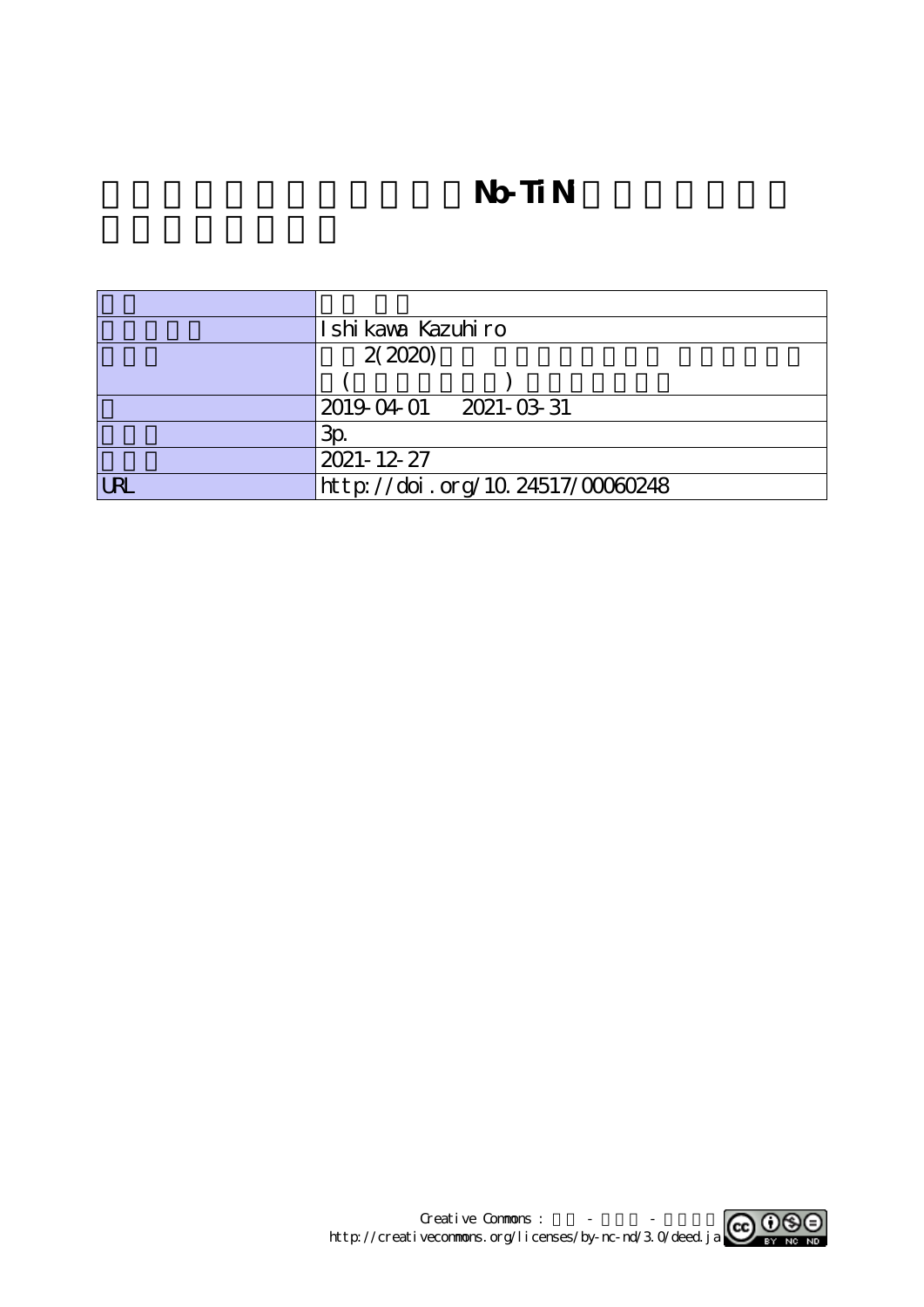## Mechanical property and hydrogenation of Nb-TiNi alloys with millefeuille type eutectic structure

#### Publicly

|                                                                                                                                                                                                                                          | All<br>$\checkmark$ |
|------------------------------------------------------------------------------------------------------------------------------------------------------------------------------------------------------------------------------------------|---------------------|
| <b>Project Area</b>                                                                                                                                                                                                                      |                     |
| Materials science on mille-feullie structure -Developement of next-generation structural materials guided by a new strengthen principle-                                                                                                 |                     |
| Project/Area Number                                                                                                                                                                                                                      |                     |
| 19H05123                                                                                                                                                                                                                                 |                     |
| <b>Research Category</b>                                                                                                                                                                                                                 |                     |
| Grant-in-Aid for Scientific Research on Innovative Areas (Research in a proposed research area)                                                                                                                                          |                     |
| <b>Allocation Type</b>                                                                                                                                                                                                                   |                     |
| Single-year Grants                                                                                                                                                                                                                       |                     |
| <b>Review Section</b>                                                                                                                                                                                                                    |                     |
| Science and Engineering                                                                                                                                                                                                                  |                     |
| <b>Research Institution</b>                                                                                                                                                                                                              |                     |
| Kanazawa University                                                                                                                                                                                                                      |                     |
| <b>Principal Investigator</b>                                                                                                                                                                                                            |                     |
| 石川 和宏<br>金沢大学, 機械工学系, 教授 (10312448)                                                                                                                                                                                                      |                     |
| <b>Project Period (FY)</b>                                                                                                                                                                                                               |                     |
| 2019-04-01 - 2021-03-31                                                                                                                                                                                                                  |                     |
| <b>Project Status</b>                                                                                                                                                                                                                    |                     |
| Completed (Fiscal Year 2020)                                                                                                                                                                                                             |                     |
| <b>Budget Amount *help</b>                                                                                                                                                                                                               |                     |
| ¥11,700,000 (Direct Cost: ¥9,000,000、Indirect Cost: ¥2,700,000)<br>Fiscal Year 2020: ¥5,980,000 (Direct Cost: ¥4,600,000、Indirect Cost: ¥1,380,000)<br>Fiscal Year 2019: ¥5,720,000 (Direct Cost: ¥4,400,000, Indirect Cost: ¥1,320,000) |                     |

#### **Keywords**

ミルフィーユ構造 / 共晶組織 / キンク / 機械的性質 / 水素化 / 組織制御 / 水素吸蔵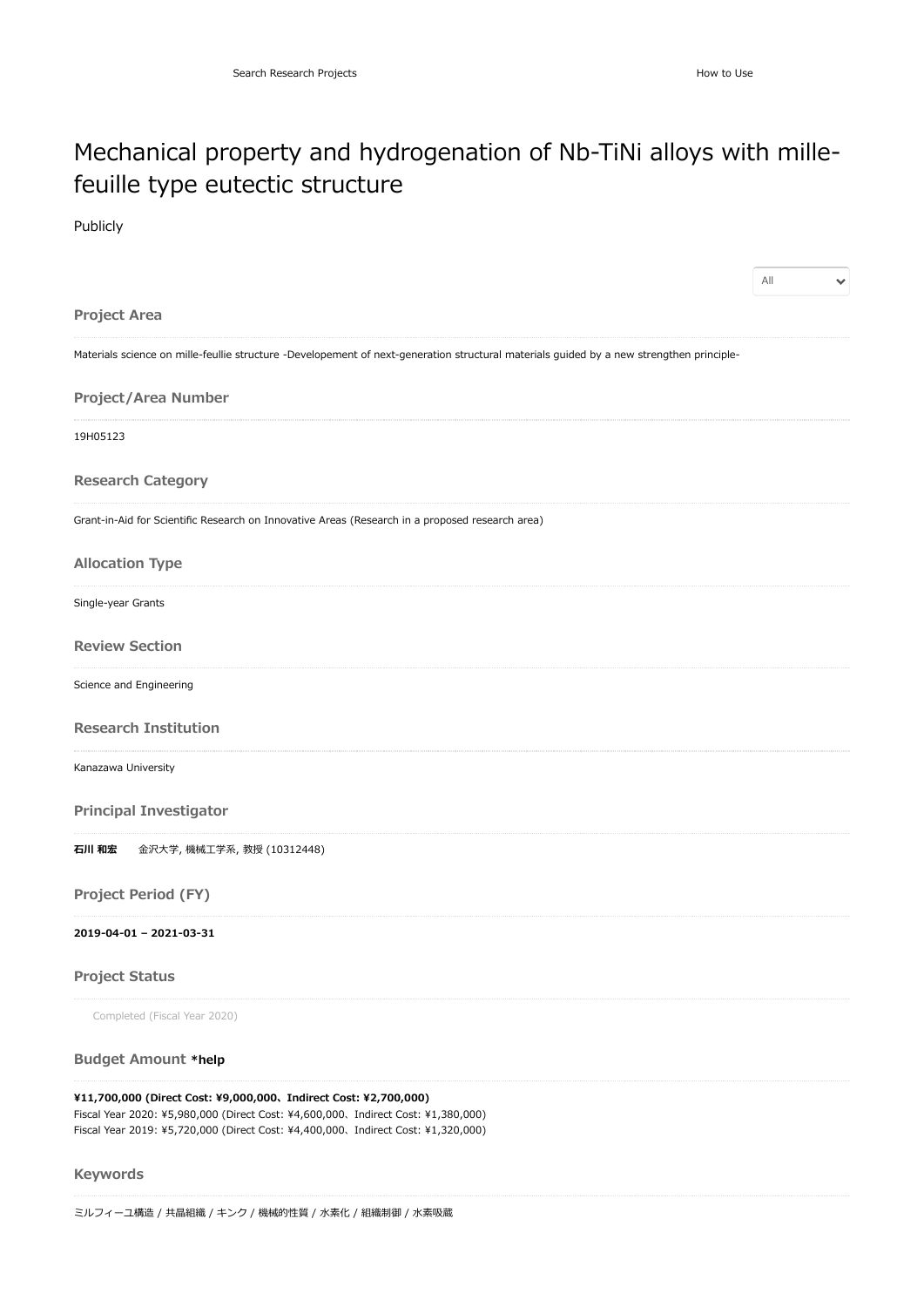水素分離精製膜として使用されるNb-TiNi合金は、Nb相とTiNi相が層状に積層したミルフィーユ構造を形成する。この構造を形成することで、この合金はNb相やTiNi相か らは予想を超える高い強度を示す。また、この合金に水素を吸蔵させると、Nb相はTiNi相の10倍以上の水素を固溶するので、Nb相のみが大きく膨張する。すると、外力 がなくとも合金内部に複雑な応力状態を発生させることができる。このように2つの相からなる合金の機械的性質を明らかにし、キンク変形との関連性を見出すことを目 的とする。

**Outline of Annual Research Achievements**

bcc構造のNbとB2構造のTiNi(TiCo)のミルフィーユ構造を有するNb-TiNi(Nb-TiCo)合金の圧延によるキンク形成とその安定性、およびキンク強化について調べた。 Nb-TiNi合金を30%冷間圧延すると、Nb相とTiNi相のミルフィーユ構造中にキンクが形成することが確認できた。また、この合金の硬度は圧延中に導入された転位の影響 により増大した。この合金を所定の温度で1時間熱処理すると、熱処理温度の上昇とともに硬度は低下した。723Kで熱処理した合金の硬度は転位が消滅し圧延前の硬度 に回復したが、キンクは残存していた。従って、723Kで熱処理すると、転位を含まずキンクが残存した合金を得られることが分かった。Nb-TiCo合金についても同様の 実験を行った。 圧延した合金の降伏強度は、(1)圧延前の強度、(2)転位導入による加工硬化、(3)キンク形成によるキンク強化の和であると仮定したとき、鋳造材、圧延材、熱処理材の 強度を比較することで、上記(1)~(3)を定量的に求めることができると考えられる。上記合金の引張試験を行った結果、Nb-TiNi合金におけるキンク強化を定量的に見積 もることが可能となった。Nb-TiCo合金に対しても同様の試験を行い、Nb-TiCo合金でもキンク強化を定量的に見積もることができた。Nb-TiCo合金はNb-TiNi合金と比

較して延性が低く、転位が運動困難な合金系ではキンク強化の寄与が大きくなることが示唆された。

以上より、NbTiNi(TiCo)合金において、圧延によりキンクが形成すること、キンク形成により合金が強化されることを定量的に実証した。

**Research Progress Status**

令和2年度が最終年度であるため、記入しない。

**Strategy for Future Research Activity**

令和2年度が最終年度であるため、記入しない。

Report (2 results)

2020 [Annual Research](https://kaken.nii.ac.jp/en/report/KAKENHI-PUBLICLY-19H05123/19H051232020jisseki/) Report

2019 [Annual Research](https://kaken.nii.ac.jp/en/report/KAKENHI-PUBLICLY-19H05123/19H051232019jisseki/) Report

### Research Products (10 results)

|     |                                                                                                                                         | 2020 2019<br>All |  |
|-----|-----------------------------------------------------------------------------------------------------------------------------------------|------------------|--|
|     | All Journal Article (1 results) (of which Peer Reviewed: 1 results) Presentation (9 results) (of which Int'l Joint Research: 1 results) |                  |  |
|     | [Journal Article] Effects of rolling and annealing on hydrogen permeability and crystal orientation in Nb-TiNi two-phase alloys         | $2019 \times$    |  |
|     | [Presentation] ミルフィーユ構造を有するNb基合金の微細組織および硬度                                                                                              | $2020 \times$    |  |
| 的性質 | 「Presentation] ミルフィーユ構造を有するNb19Ti40Ni41共晶合金の微細組織および機械的性質ミルフィーユ構造を有するNb19Ti40Ni41共晶合金の微細組織および機械                                          | 2020             |  |
|     | [Presentation] Nb-TiNi合金の放射光その場 X 線回折測定                                                                                                 | $2020 \times$    |  |
|     | [Presentation] ミルフィーユ構造を有するNb19Ti40Ni41合金の微細組織および硬度                                                                                     | $2020 \times$    |  |
|     | [Presentation] 圧延・熱処理を施したNb19Ti40Ni41合金の微細組織と水素透過度                                                                                      | 2020             |  |
|     | [Presentation] Nb-TiNi合金におけるbccおよびB2相の方位関係と水素透過度                                                                                        |                  |  |